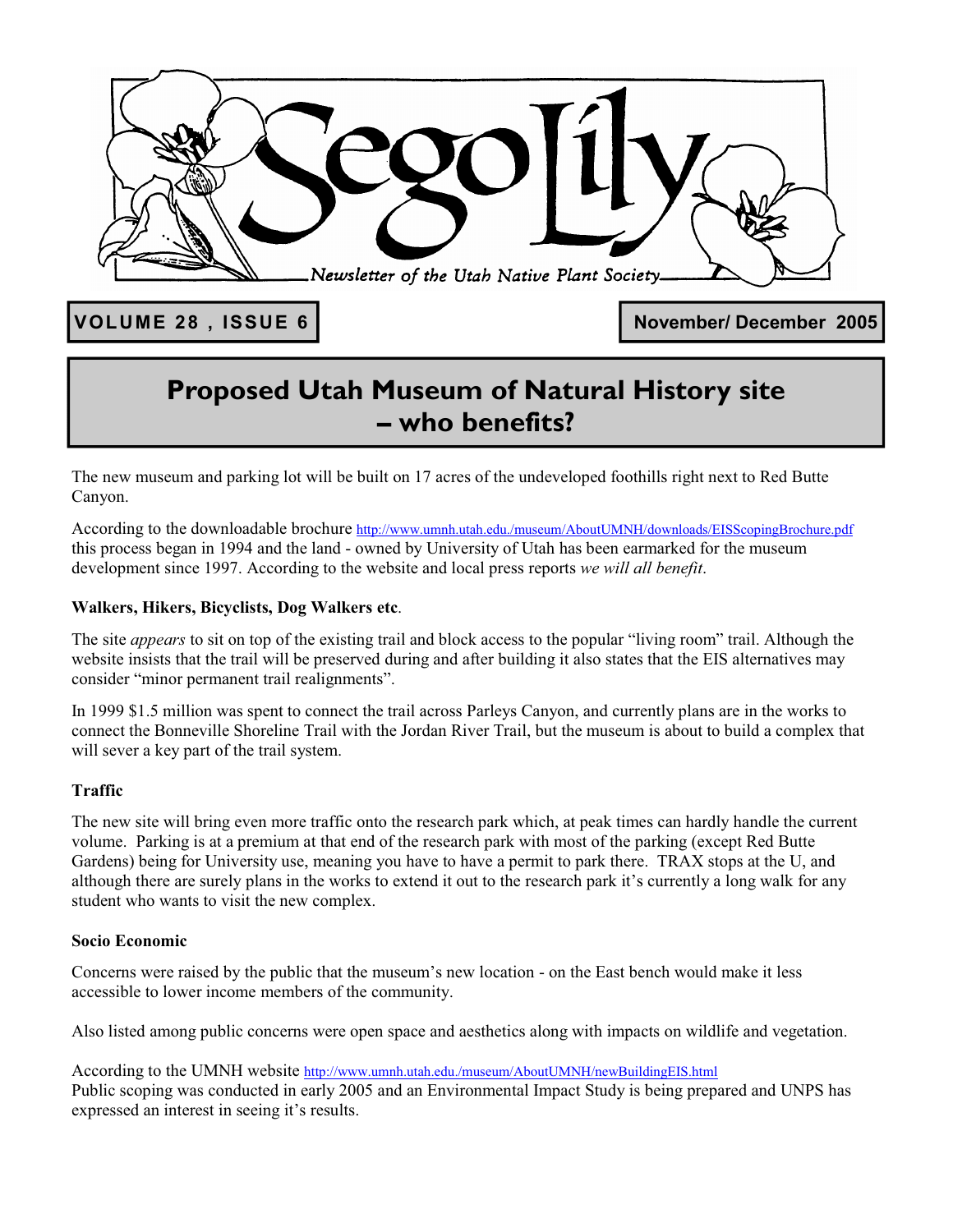However because a "well-attended" public meeting was conducted during scoping for the Environmental Assessment, another public meeting *will not be held for scoping the EIS*.

UNPS and particularly the Salt Lake Chapter will be keeping a close eye on this project and we could use your help. The Draft EIS will apparently be available for public review *and comment* early in 2006. There will be a 60 day comment period and a public meeting. Comments on the DEIS will be used in preparing the final EIS. So go to the website **http://www.umnh.utah.edu./** and monitor the announcements, submit comments, attend the meeting and make your views known. Utah may need an updated Natural History museum but not at the expense of a key piece of the Bonneville Shoreline Trail and the foothills surrounding it.

#### **Minutes of UNPS Annual Meeting - Held September 30th 2005**

Dave Wallace opened the meeting at approximately 6:30pm.

Approximately 44 people present, 22 of which are UNPS members

Active board members present: Larry and Therese Meyer, Susan Garvin, Bill King, Tony Frates, Celeste Kennard, Dave Wallace, Bill Gray, Mindy Wheeler.

UNPS members voted on the board nomination list to elect the following people to the board for the upcoming year:

| Walter Fertig   | <b>Robert Fitts</b> | Jackie Freshwater |
|-----------------|---------------------|-------------------|
| Tony Frates     | Susan Garvin        | Bill Gray         |
| Marie Griffiths | Celeste Kennard     | Bill King         |
| Kipp Lee        | Margaret Malm       | Larry Meyer       |
| Therese Meyer   | Jeff Mitchell       | Eugene Schupp     |
| Dave Wallace    | Winnie Washburn     | Mindy Wheeler     |

The 5 new members nominated to the board are: Walter Fertig, Robert Fitts, Marie Griffiths, Kipp Lee and Jeff Mitchell.

Susan Garvin expressed a wish and hope for UNPS to grow in membership for more visibility and clout. Board members agreed that the key to growth is more chapter activities and the best way to achieve that is more active members.

Dave Wallace asked for a short report on the different committees within the UNPS.

*Conservation*: Tony Frates told members the best way to get an idea of what is going on for conservation is to visit the UNPS website. Elaine York from TNC briefly explained the recent purchase of the White Dome Preserve for the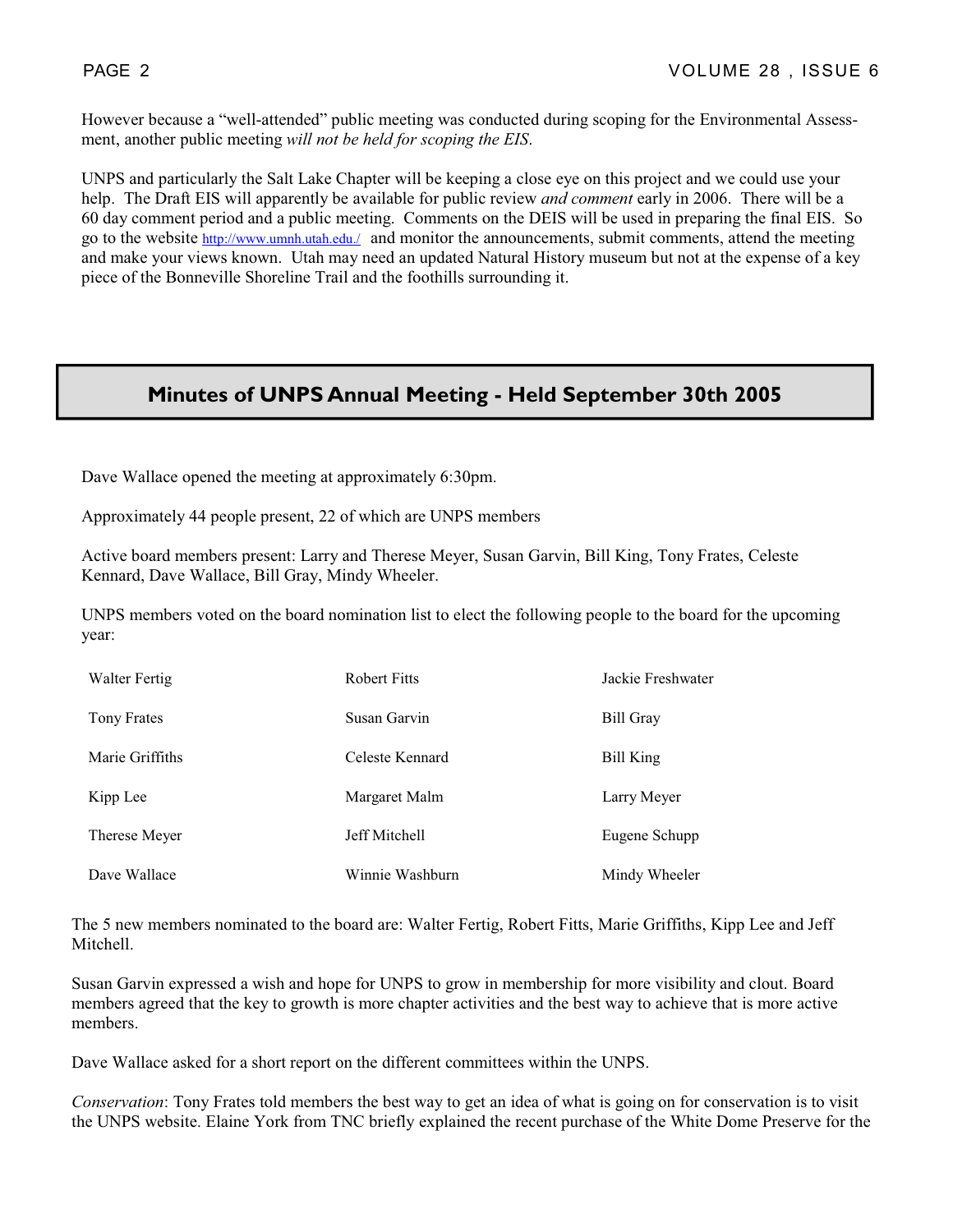#### VOLUME 28 , ISSUE 6 PAGE 3

Bear Claw poppy and told members they can contribute specifically for the purchase of this piece of property by writing White Dome Poppy Preserve on their checks. Tony also mentioned that UNPS has joined in several lawsuits to protect some species and their habitats, but no UNPS money has been contributed to these suits.

Susan Garvin called for more participation on the invasive species committee. It was pointed out that Susan has done an incredible job at raising awareness and keeping yellow starthistle at bay in Utah County.

Bill Gray then did a great presentation on 'Flower and Bird Watching in Utah' and walked the audience through his new cyberflora undertakings. WOW!

#### **2006 High Altitude Revegetation Workshop March 7-9,**

*You are cordially invited to attend the seventeenth High Altitude Revegetation Workshop March 7-9, 2006. The*  workshop will be held at the Hilton Hotel in Fort Collins, Colorado. The High Altitude Revegetation Committee, *through its biennial workshops and field tours, strives to promote understanding and education of reclamation techniques for fragile high-elevation ecosystems. Much of the information is also applicable to lower elevation situations.*

**Workshop participants will receive the published proceedings. An exhibitors area will feature displays of new techniques, plant material, equipment and services. The Poster exhibits will convey additional revegetation and research information. It is an excellent time to socialize with others working with the many aspects of high Altitude revegetation.**

**In addition to the conference workshop on March 8 and 9th , there will be a ½ day Technical Workshop March 7 on basic aspects of revegetation. Visit the HAR website highaltitudereveg.com for additional information about all of the events. If you have any unanswered questions, call Gary Thor (970-484-4999) or Wendell Hassell (303-431-6405).** 

**We hope to see you there**.

**Correction** In the September/October Issue, we mistakenly attributed the autumn buttercup reintroduction proposal to Elaine York it was *actually* submitted by Linda Whitham of The Nature Conservancy's Moab office. Thanks to Elaine for pointing that out!



*Nov/Dec* 2005

| <b>Proposed UMNH Site - who benefits?: P1</b>     | <b>Minutes of Annual Meeting: P2</b> |
|---------------------------------------------------|--------------------------------------|
| 2006 High Altitude Revegetation Workshop: P3      | <b>Natives in the News: P4</b>       |
| <b>Experiences with the San Rafael Cactus: P6</b> | <b>Calendar of Events: P9</b>        |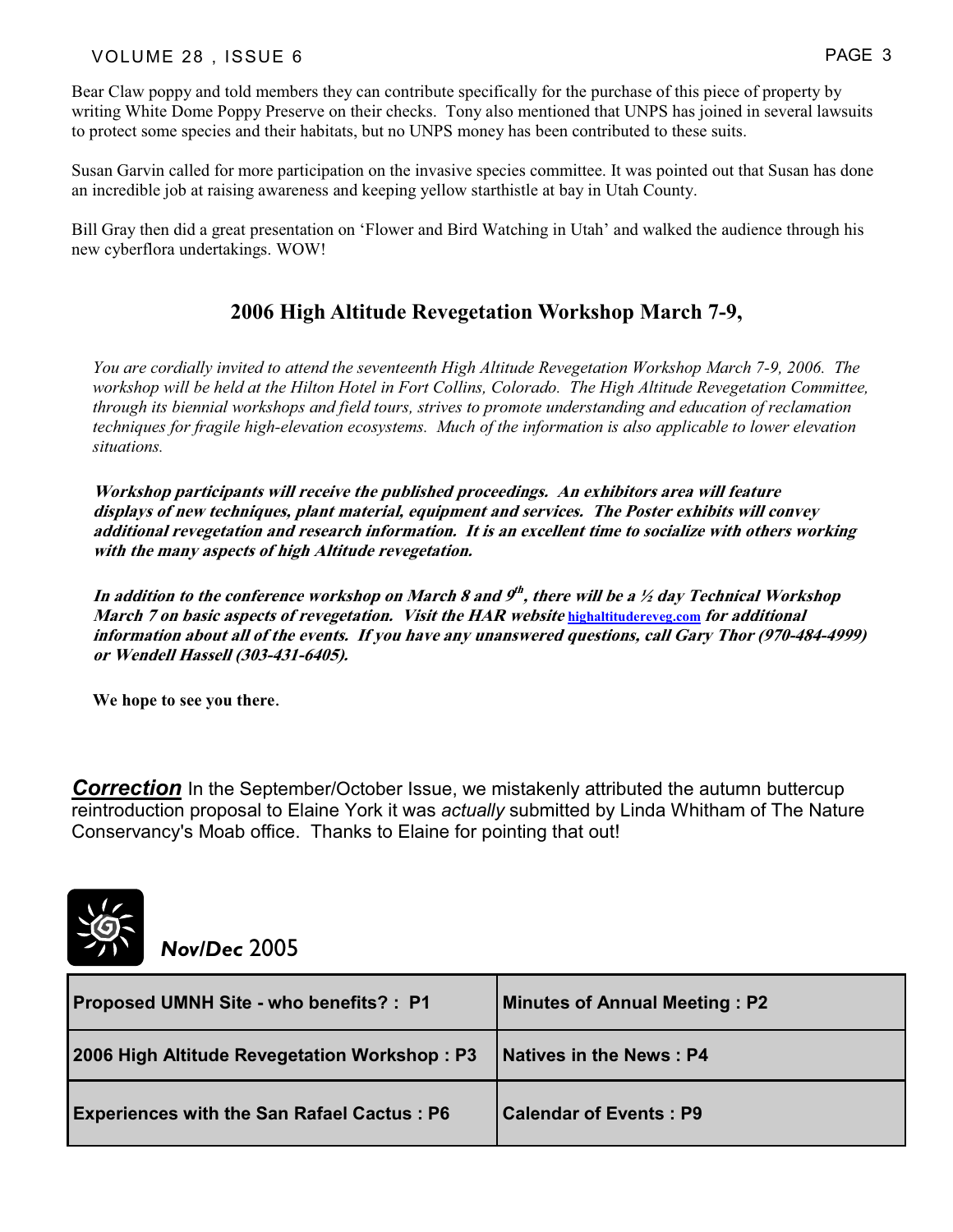# **Natives in the News**

These articles are re-produced with permission from the authors, thank you to Larry A. Sagers of the Deseret Morning News . Research by Kelly McNulty

## **Experiment and have fun, horticulturist says**

**By Larry A. Sagers** Deseret Morning News

Dick Hildreth, the founding director of Red Butte Garden, is one of the best friends Utah gardeners have ever had.

He has spent his life researching, teaching and sharing his vast horticultural knowledge with gardeners in Utah and surrounding states, and there are few people who are as well qualified to teach about the plants that flourish here.

On Thursday March 3rd, 2005, Hildreth, who retired to Arizona in 1999, returned to Utah to talk about gardening in the West. He also compared gardening in the Mojave, Sonoran, Chihuahuan and Great Basin deserts. The event was co-sponsored by the Wasatch Rock Garden Society, the Utah Native Plant Society, the Utah Nursery and Landscape Association and Utah State University Salt Lake County master gardeners.



Penstemon thrives in the Tucson heat. Native plants are valuable because they are already adapted to the area.

*Larry A. Sagers* 

Hildreth's love of plants started early in his life. His

father, respected horticulturist Aubrey Clare Hildreth, was the director of the Cheyenne Field Station for the U.S. Department of Agriculture.

"His job was to discover and introduce new woody plants that had commercial and ornamental value and were tolerant of the harsh Wyoming conditions," Hildreth said in a phone interview from his home in Tucson.

Those experiences helped Hildreth learn about the many varieties that could thrive in Utah's cold winter climates. And although Cheyenne Field Station has been closed for many years, "my dad's work lives on because he instilled in me a love of finding new plants and getting others to try them," he said.

Hildreth's education in Wyoming was followed by other studies at Ohio State and the University of California-Davis. He left his position as director of the Saratoga Horticultural Foundation and moved to Utah in 1977 to direct the state arboretum on the University of Utah campus.

While in this position, he envisioned a unique Intermountain botanical garden that would not only be a showplace but an outdoor laboratory for new plants. The result was Red Butte Gardens.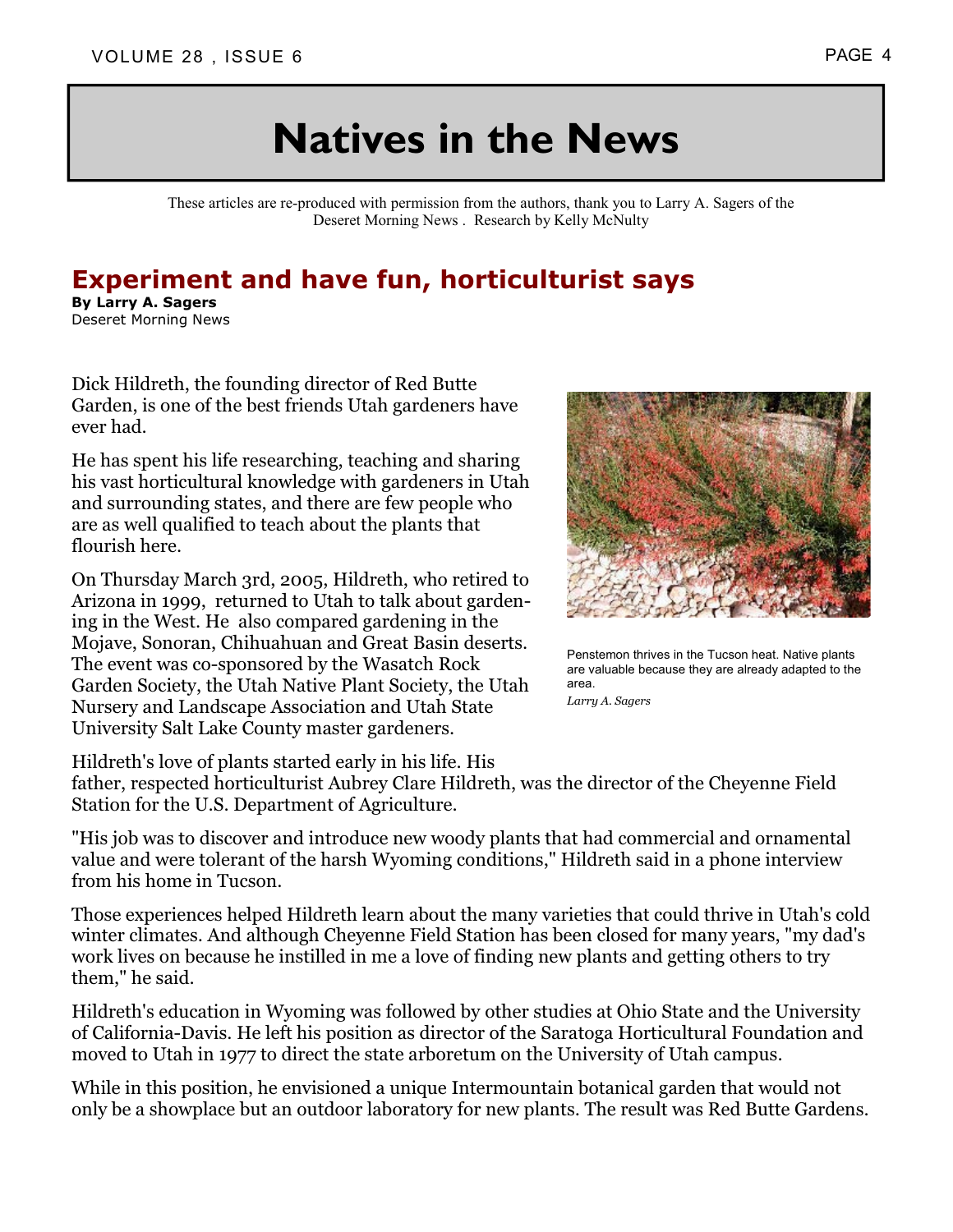While much of his career has been devoted to trees, Hildreth is passionate about other plants. He helped found the Utah Native Plant Society and helped other organizations promote plant discovery, preservation and use.



A vivid pink bloom atop a bed of cacti shows the beauty of native plants. *Larry A. Sagers* 

"I have a fondness for native plants because most are already highly adapted to our area," he said.

When he moved to Tucson, Hildreth looked for an area where he could carry on his work as a researcher and educator. His home, which sits on a little more than an acre, still has much of the original vegetation surrounding it. The plants include mature cacti and succulents, including about two dozen saguaro cacti.

"I selected the site because it still had the native vegetation but it included many other well-selected, and well-cared-for, introduced plants, including four or five Aleppo pines," he said.

"I had to do some renovation when I first got here. I started by taking out all the large, overgrown

pyracantha shrubs that had been pruned to look like clouds," he said. He's also adding to the existing plants and is currently trying several species of penstemons, salvias and lavenders.

"I also am trying many different aloes, agaves and yuccas," Hildreth said. "There are many of these plants that have not been adequately tested in colder climates. The little-known *Agave utahensis* should survive in the right spot."

Although conditions in Tucson are not the same as in Salt Lake City, there are some similarities, he said. "My home sits above the city a few hundred feet, so the air is a little cleaner. It is a little like living on the east bench, only the elevation is about 2,000 feet lower.

"Gardening here is in many ways very similar, but the plants grow differently. For example, my red chili peppers are now 3 years old and still growing. Many plants I grew in Salt Lake as annuals are excellent perennials here.

"Annuals are fun here, but they usually turn out to be perennials under our conditions. They grow well in the winter, and then when the intense heat comes in May, they fade out but come back in the fall.

"One plant I am trying is the native perennial marigold, *Tagetes lemmonii*. It comes from an elevation of near 9,000 feet, so I think that one has some possibilities in Salt Lake. It is a small, shrubby perennial with golden orange flowers.

"My bottom-line advice to gardeners is to have fun, experiment and don't be afraid to push the envelope. Be willing to try something new. If it does not work out this year, perhaps it will thrive next year.

"Even if it does not grow, you will have learned something."

*Larry Sagers is the regional horticulturist at Utah State University Extension Service at Thanksgiving Point.*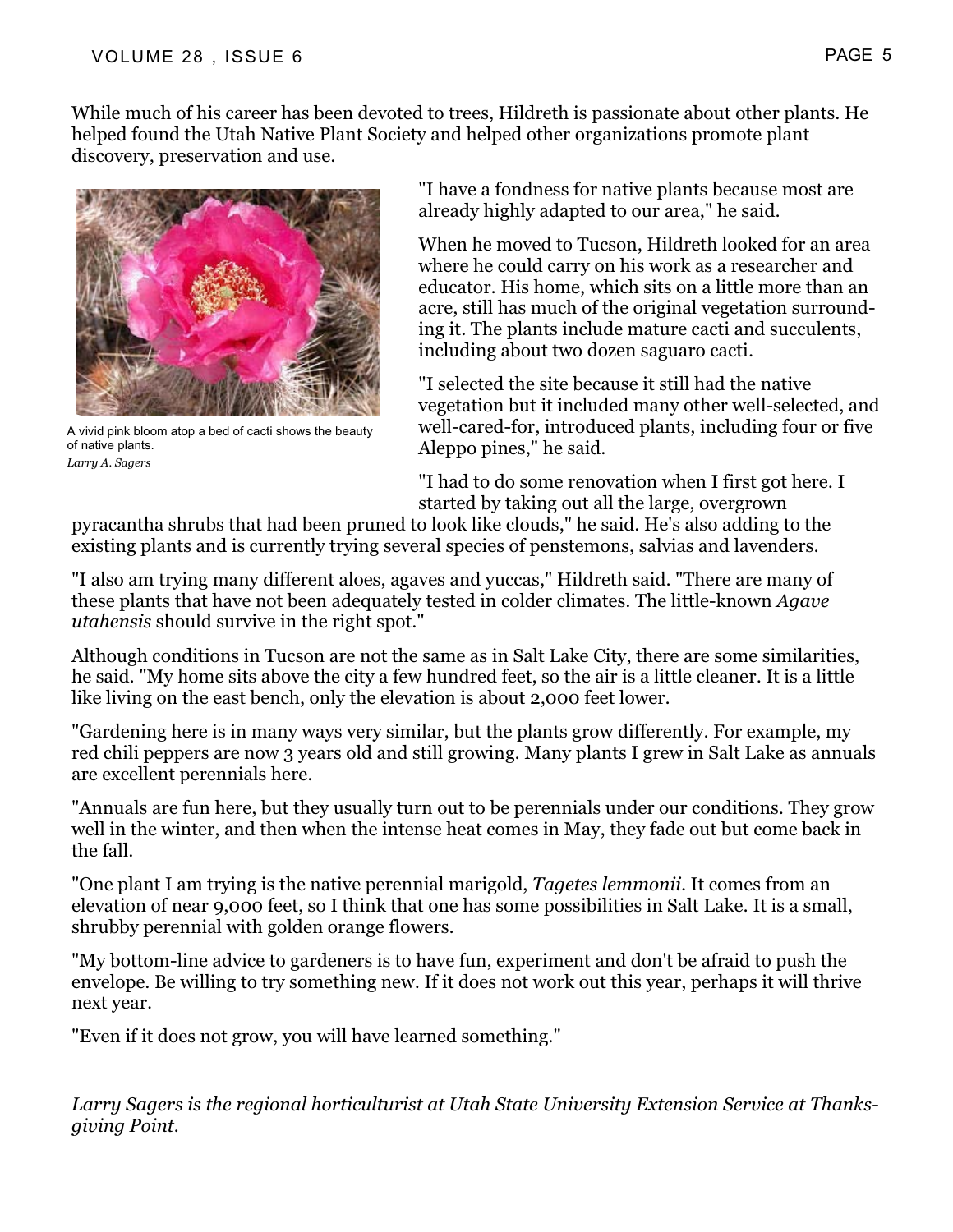## **Experiences with the San Rafael Cactus: Pediocactus despainii**

Words and Picture by Jeff Mitchell

It is now seven or eight years since I rediscovered my interest in cacti. I had found a cluster of the common pincushion plant *Escobaria (Coryphantha) vivipara* on a wash bank in the House Range west of Delta, Utah. The section of bank was collapsing as evidenced by a crack between the cactus and the rest of the bank. Given that it was going to be washed away, I preemptively dug it up. When I got it home, I discovered two seed pods on it and immediately wanted to know how to grow them. I got on an internet list called cacti etc and started asking lots of questions on how to grow cactus seeds. I then planted them and lo and behold, they sprouted! Encouraged, I started discovering other Utah native cacti like the ubiquitous *Opuntia polycantha* or plains prickly pear, and the claret cup, *Echinocereus triglochidiatus*. I knew these by sight because they were all over my favorite lizard hunting area west of Elberta, Utah, but I had never put a common or scientific name to them. I followed the pattern of a number of list members and related experiences of trips taken for the benefit of those people all over the world that can't come to where cacti are common. When I posted one of these travelogues mentioning the claret cup cactus being in Utah County, Kim Despain contacted me by email and we got together and visited the site together. We've had a lot of good times since.

I showed him my little batch of pincushion seedlings and he suggested I try some of his seeds. I panicked. *Pediocactus despainii* was listed as endangered and I wasn't particularly experienced at this point. Sprouting a common cactus is one thing, but an endangered one made me worry that I'd blow it. He reassured me by noting that he wasn't giving me all his seeds, and that since he hadn't been suc-

cessful, there was a likelihood that I might be and that I should at least give it a try. After all, his plants produced seeds every year and whatever I wasted would be replaced shortly anyway.

The cacti etc list told me that I should start with a common cactus like *Pediocactus simpsonii* to get some experience before trying the more exotic species. The only problem was I had *Pediocactus despainii* seeds and no *simpsonii* seeds. I was starting out with the allegedly most difficult species.



*Pediocactus despainii* in flower

So I took the plunge and planted them. I had checked with the

cacti etc list for hints, and the biggest and best hint I got was to remember to not use any potting soil, peat moss or any other organic amendments. Organic amendments all hold too much water and deprive the roots of oxygen long enough for nasty fungi to attack the plant. I followed their advice and three or four days later they sprouted. I had used the little plastic six-packs and they dried out rather quickly. I lost a little over half of the seedlings by going a little late on the watering.

The following year, Kim gave me the remaining seeds and my growing project was on its way. Since then, I've moved to using four inch pots which hold water longer and the seedlings are much closer to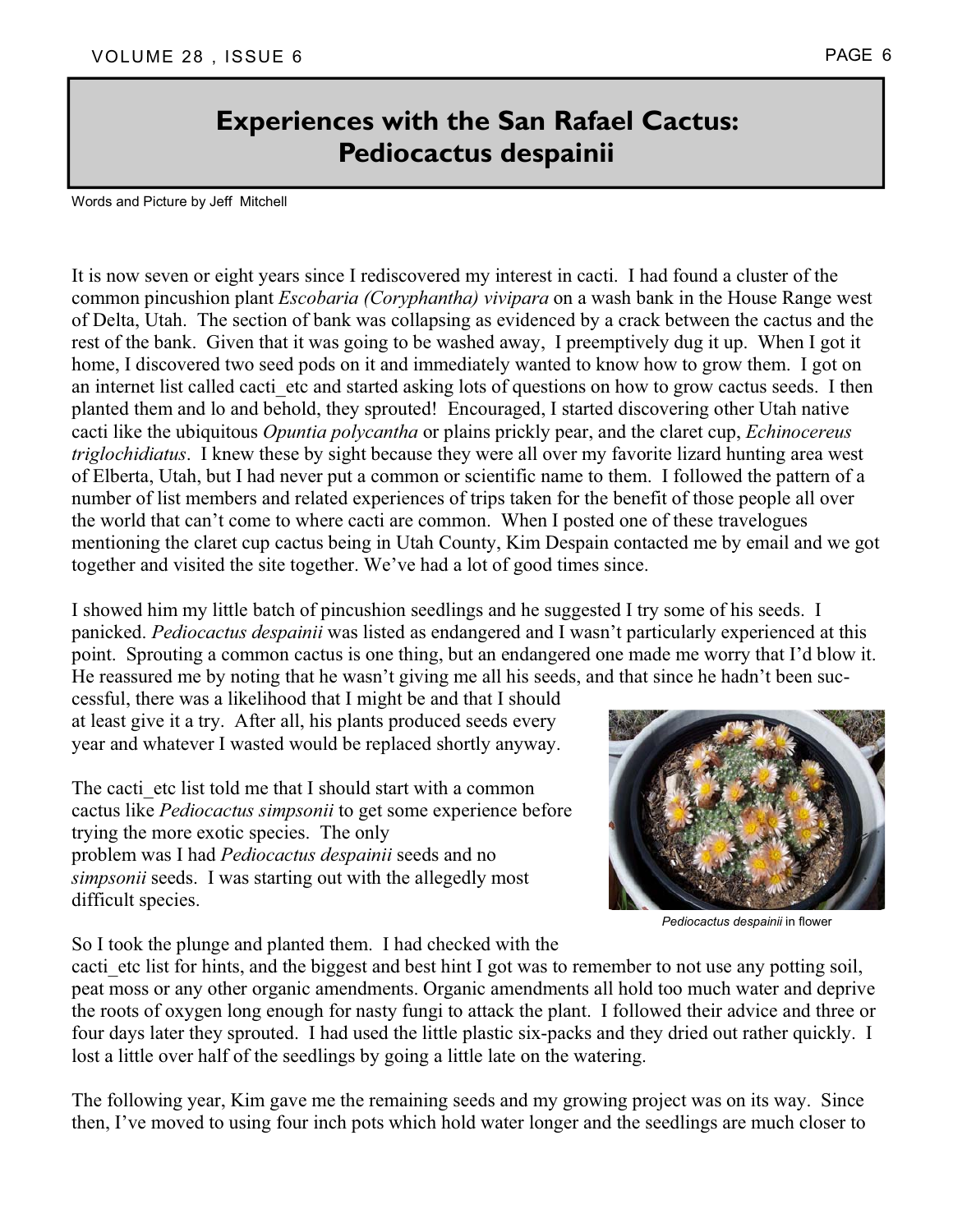#### VOLUME 28, ISSUE 6 PAGE 7

the fluorescent lights I use to grow seedlings during the winter.

Cacti grow slowly. They grow even slower in small pots, so when I took them outside I planted them one to each one gallon pot so they would grow faster. This used up a lot of real estate in my back yard, but I didn't have a lot of cacti then either.

Now that I'm running out of room, I put seven seedlings per gallon pot and I have a lot less work to maintain plants that way and the depth of the pot seems to be what lets them grow fast.

The original seeds were planted on November 23rd, 2000 and in the spring of 2003 two of the plants bloomed. I was so excited. Unfortunately, they didn't bloom at the same time so they didn't get pollinated. I hadn't yet thought of the idea to gather pollen from the first one, keep it in a dry place for a couple days and then try to pollinate the second.

In 2004, 30 of them bloomed, and I collected around 300 seeds. In 2005, around 200 bloomed and I collected a little over 3000 seeds. In 2003, I also bought some San Rafael Cactus seeds from Mesa Garden, an outfit that has seeds for just about every cactus native to just about anywhere. This group may start blooming in 2006. In the end, my nervousness about growing these plants was unwarranted as they are very easy to grow.

Each year, I make sure I have a handy supply of cotton swabs for pollination and go out every day to pollinate all the open flowers. This gets a bit tedious, but collecting all the seeds makes it worth it. When pollinating, the stamens holding the pollen react (thigmotropic) to the touch and bend inward toward the stigma. I can tell which flowers have already been pollinated because all the stamens are tightly clustered around the stigma.

When collecting the seeds, I notice that they are jet black when first released from the pod, then turn brown after drying or being in the sunlight. By the time the seeds are ready for collecting, the pods are about a half inch from the growing point and picking them causes no problem to the plant based on a sample size of 350 pods.

Dealing with each plant individually allows me to inspect each one to see what is happening with it. A number of the plants had holes in their sides, and it appears that slugs like San Rafael cacti. This year, as the weather cools down, I plan on putting out a lot of slug bait this time around. I'm not sure what the deal is, but I only see damage to the San Rafael cactus. None of the other *Pediocacti* (*sileri*, *knowltonii*, *winkleri, simpsonii* (I have some now), *peeblesianus, paradinei*) or other cacti seem to attract them. The *Opuntia pulchella* (Sand Cholla) shows some damage, but I haven't been able to tie that to slugs yet. I haven't yet lost any plants to the slugs, but the holes are unsightly.

In 2001, my wife and I went to the north end of the San Rafael Swell to look for the plants in the wild. Kim had given me pointers on where to look and specific locations he had found them in the past. I had gone the previous month to look for them with my dad and my daughter, but had not found any. There were snowdrifts still in evidence and it was pretty clear I really didn't know what I was looking for. In late April we went and this time they were in flower and very easy to spot. We covered four locations each about 100 yards in diameter and counted 369 plants. Around five to ten percent did not have flowers. The largest were not more than the width of an old silver dollar, most being in the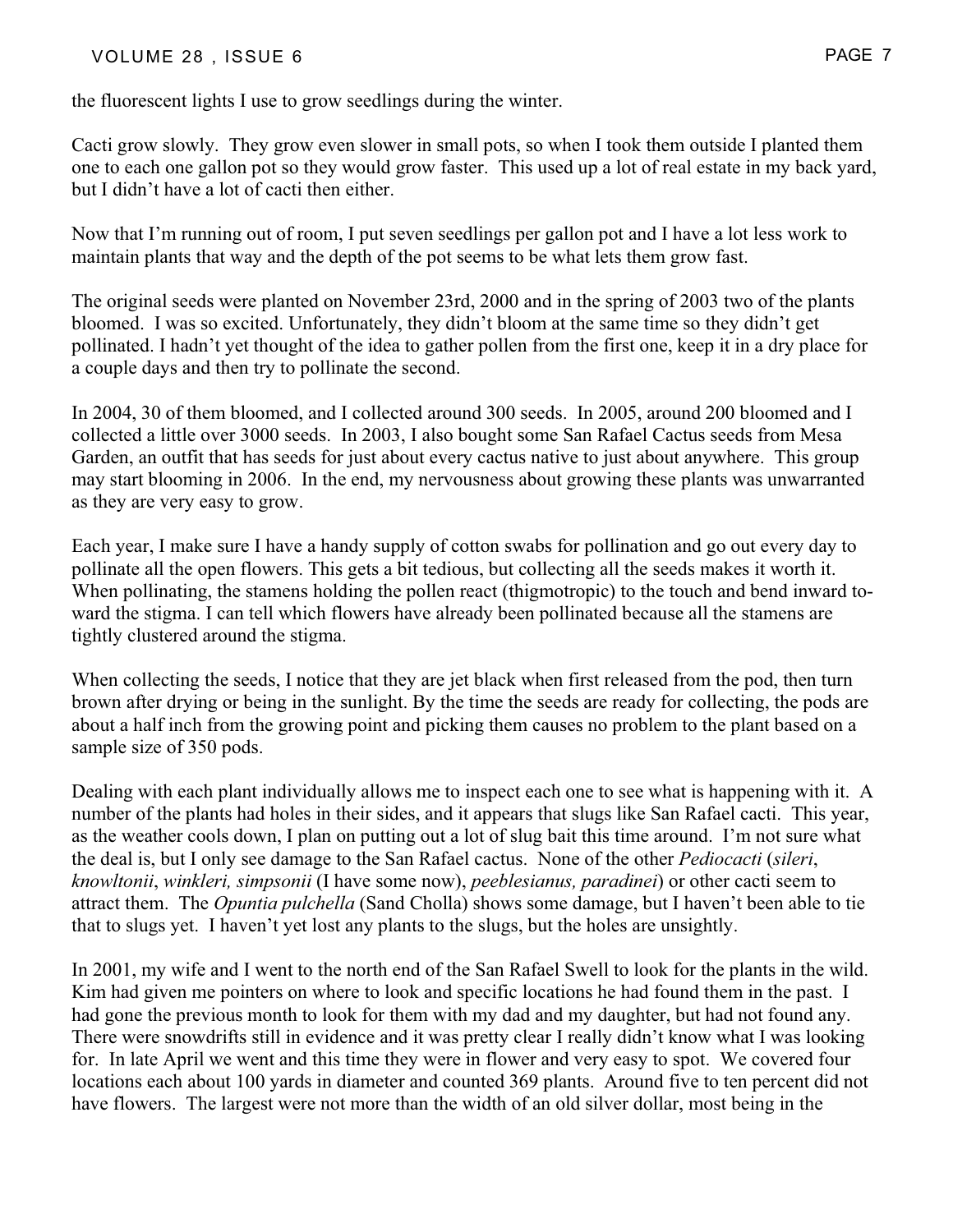quarter to half dollar size range. A few had multiple heads, all of which appeared to be the result of damage to the original stem. I've only seen one cluster that had more than one stem and which was not the result of damage, and that one is in cultivation. That cluster is almost seven inches across with nineteen stems. Some of the plants were situated in the middle of ORV tracks. And when we packed up our camp, we discovered a large one right next to our tarp.

I thought I detected five shades of color in the flowers from cream, cream yellow, yellow, yellow pink and pink in the wild plants. After seeing a lot of flowers on my plants this year, I'm wondering if some of the different shading is due to the age of each flower. There is a distinct difference between the yellow and pink ones though, and I pollinated the pink ones--all two of them--to see if I can get a higher percentage of pink flowers. We'll see if the other shades are really distinct.

This year, 2005, is the first year I've been able to offer them for sale at the Salt Lake Farmer's Market, and most people who buy them do so for the novelty value of having a plant that is listed as Endangered under the ESA that is also legal to possess. When I first planted the San Rafael Cactus seeds I asked around for whether or not I would need a permit. Each person would tell me yes, it is endangered, and you have to have permits for possession of endangered species. I would then ask if they could point me to the regulations, but none of these people knew where to find them. Finally--it takes me a long time to get smart--I called the Fish and Wildlife Service law enforcement office in Ogden and the senior officer there gave me both where the ESA was and where the regulations were. The short story is that if you have the plants from a legal source, you need no permit to possess an endangered plant. If you want to sell them, you don't need a permit if you sell within your own state, but need a permit for interstate sales of endangered plants and seeds and threatened plants. For those of you with interest, the regulations are found at 50 CFR parts 17.62 and 17.61.

The future promises to be fun now that I have lots of seeds and I can now start experimenting with ways to increase germination rates. I noticed that I got around twenty percent germination on fresh seed, but got close to fifty percent on seeds that were four or five years old. This makes sense since plants in hard deserts tend to have seeds that delay sprouting for several years to ensure that at least some of them sprout in a good year that allows them to get established. But I am impatient and want to speed things up, so I'll be trying things like washing the seeds to get rid of any natural chemicals that temporarily prevent germination, or scuffing the seed coats with sand paper, freeze thaw cycles, and of course letting them age to see if that really accounts for a high germination rate. It helps to have enough seeds to have a control group and try a number of experiments to compare with that control group.

At least we now know how to grow them easily, and if we had genetically representative populations, we could now produce seed for rehabilitating areas disturbed by off road vehicles. At least one spot I originally surveyed in 2001 has had around 40 to 50 plants destroyed by people using areas adjacent to the road to use as a staging area for their recreational vehicle use. So there is still a lot of work to do.

*Jeff Mitchell is partner in a legal services firm specializing in telemarketing law and is propagating almost all species of native cacti north of Cedar City. His back yard has around 4000-5000 native cacti in various stages of their life cycle!*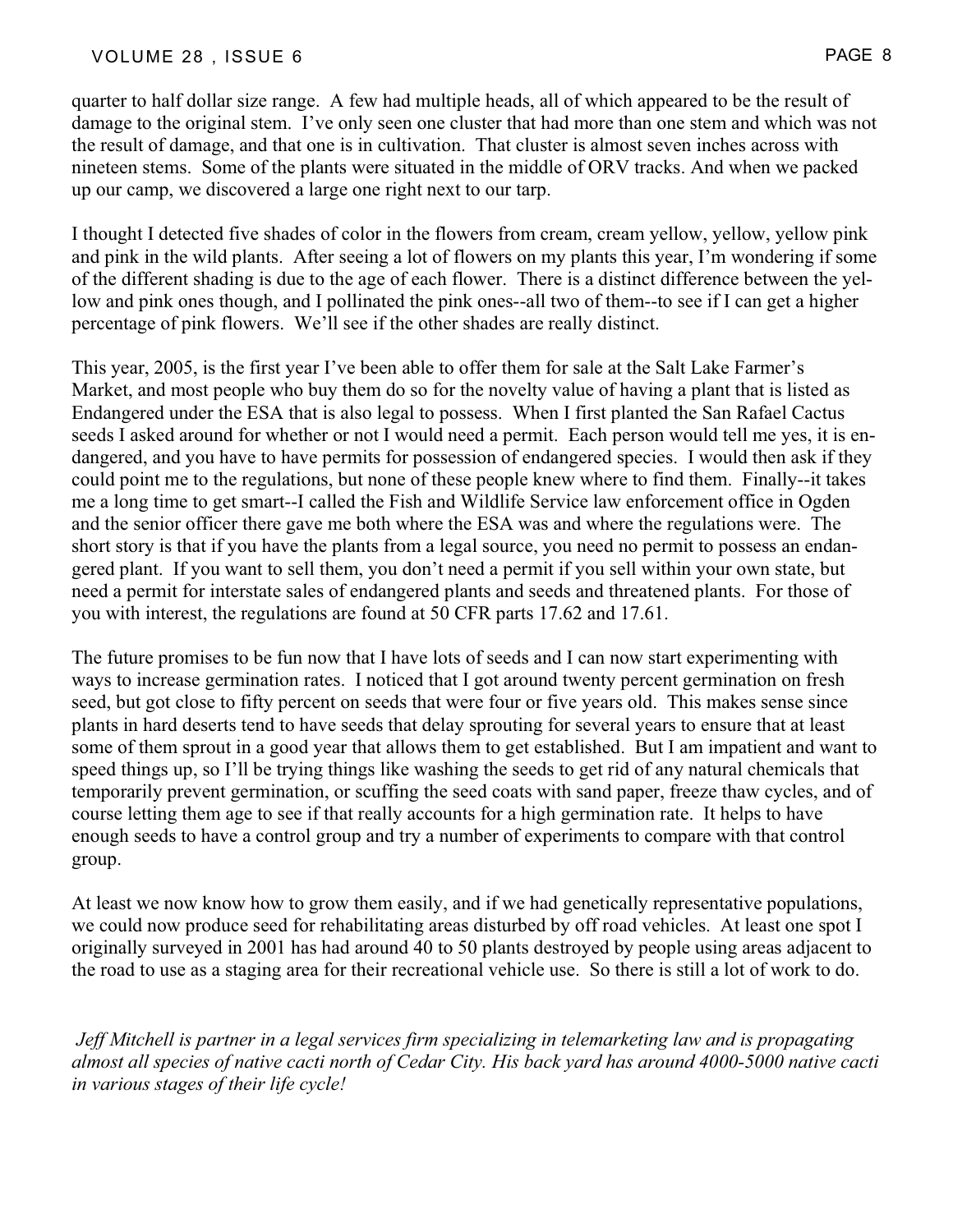# **Chapter News and Events**

### **Salt Lake Chapter**

#### **Chapter Meeting**

7:00 pm, Tuesday November 1, 2005 Jack and Corinne Sweet Library, 9th Ave and 'F' St.

**7:00 pm Brief meeting** to meet people and elect a president for the chapter. UNPS board of directors has nominated **Kipp Lee** for the coming year.

As soon as that is complete we'll enjoy a **UFO** session. Bring your **Unidentified Flowering Objects** or, at this time of year **Unidentified Fruiting Objects**, and see how well the experts do at identifying them. **Digital photos** will also be fine, as long as we can load them on a computer and project them for all to see.

**Sandra Bray** has made a web site which can display photos ahead of time: **http://www.rootcellar.us/unps**  — check it out now. If you have clear digital photos that you would like to share, send them to **glbray@comcast.net** with your name and a brief description of when and where it was taken, They'll be posted on the web site for others to have fun checking out, and a selection of them will be used at the meeting. For this first experiment send full-sized images and we'll trim them to size. Any questions, e-mail Sandra, or **Bill Gray cyberflora@xmission.com** (please don't send photos here).

### **Utah Valley Chapter**

Our chapter sponsored a plant sale in September in conjunction with native plant grower Darrin Johnson. Among other customers was Vice-principal Stacy Briggs from Provo High School; she purchased a cartful of plants for a native plant garden planted by students at the north end of the High School.

We also took field trips to Tatow Knob in western Utah in July and to Bald Mountain and surrounding boggy areas in the Uintahs in August. If anyone has suggestions for winter trips in January or February, please contact Robert Fitts at 801-796-8631.

We have a chapter meeting scheduled for **November 18th** at the Forest Service Building in Provo, 100 N and 100 West. We will begin with a pot luck supper at 6 pm and proceed to a short business meeting and program at 7 pm. Robert Fitts from the Utah Heritage Program will speak on "Mapping the Rare Plants of Utah" .

If any Utah Valley chapter members know of some available greenhouse space, for instance at a high school, please call Susan Garvin, 801-356-5108. We would like to grow some plants to sell next May, so let us know if you are interested in a planting meeting in February.